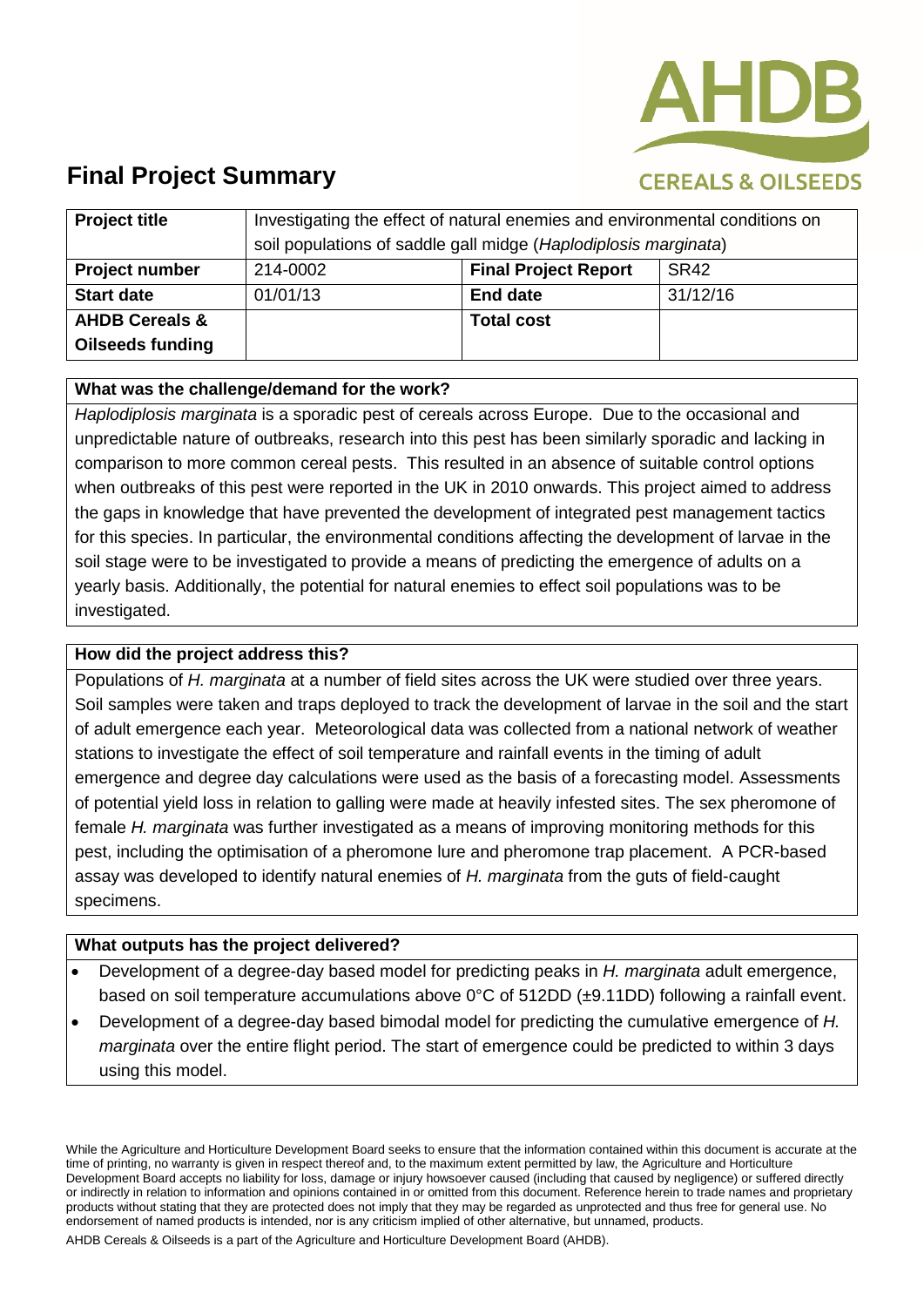



accumulated degree days for all sites and years studied. Predicted emergence based on the probit model (dashed line) and bimodal model (solid line) shown.

• Determination of the effect of galling on plant characteristics. Galled stems had shorter stems, shorter ears, and fewer grains per ear but grain weight per ear was not affected.



Figure 2. Crop damage assessment of stems sampled  $2014 - 2016$ . Mean values ( $\pm$  SEM) show differences between galled and non-galled stems in **A.** height **B.** ear length **C.** grain number per ear **D.** grain weight per ear. Lowercase letters represent where these differences are statistically significant at the  $P = 0.05$  level.

While the Agriculture and Horticulture Development Board seeks to ensure that the information contained within this document is accurate at the time of printing, no warranty is given in respect thereof and, to the maximum extent permitted by law, the Agriculture and Horticulture Development Board accepts no liability for loss, damage or injury howsoever caused (including that caused by negligence) or suffered directly or indirectly in relation to information and opinions contained in or omitted from this document. Reference herein to trade names and proprietary products without stating that they are protected does not imply that they may be regarded as unprotected and thus free for general use. No endorsement of named products is intended, nor is any criticism implied of other alternative, but unnamed, products.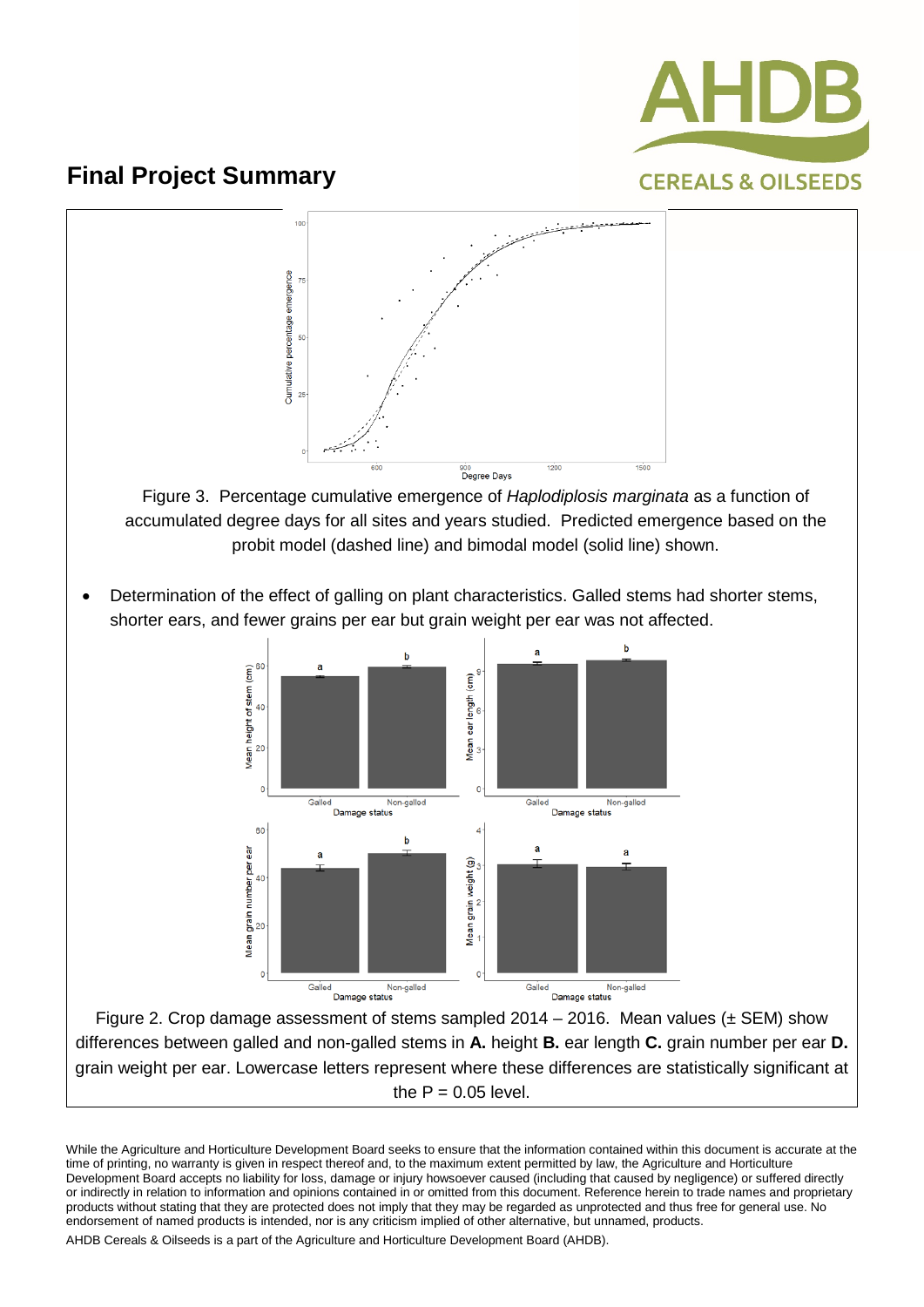

- **CEREALS & OILSEEDS**
- Optimisation of a pheromone lure for *H. marginata* through field trials investigating different dispensers, formulations and loadings. Polyethylene vials containing 0.5 mg of (*R*)-2-nonyl butyrate were determined to be the best performing lures for monitoring purposes.
- Maximising catch of pheromone trap based on field trials to determine optimal trap height, distance into the crop and inter-trap distance minimising lure interference. Lures were still attractive after 9 weeks in the field. Traps should be positioned at the height of the ear of the crop at least 20m away from the field margin with a minimum of 20m between traps.



Figure 4. Mean catches (+SEM) of *Haplodiplosis marginata* males in traps positioned at different heights in fields of spring wheat (Field 1) and winter wheat (Field 2) at the Oxford field site (13-19 May 2016; *N* = 4 at each site and height; shaded areas represent traps at or below the height of the crop).





Figure 5.Mean catches (+SEM) of *Haplodiplosis marginata* males in traps positioned at increasing distance from the field margin (19 May  $-$  1 June 2016; three sites, N = 4 at each site). Lowercase letters indicate significant differences between distances.

While the Agriculture and Horticulture Development Board seeks to ensure that the information contained within this document is accurate at the time of printing, no warranty is given in respect thereof and, to the maximum extent permitted by law, the Agriculture and Horticulture Development Board accepts no liability for loss, damage or injury howsoever caused (including that caused by negligence) or suffered directly or indirectly in relation to information and opinions contained in or omitted from this document. Reference herein to trade names and proprietary products without stating that they are protected does not imply that they may be regarded as unprotected and thus free for general use. No endorsement of named products is intended, nor is any criticism implied of other alternative, but unnamed, products.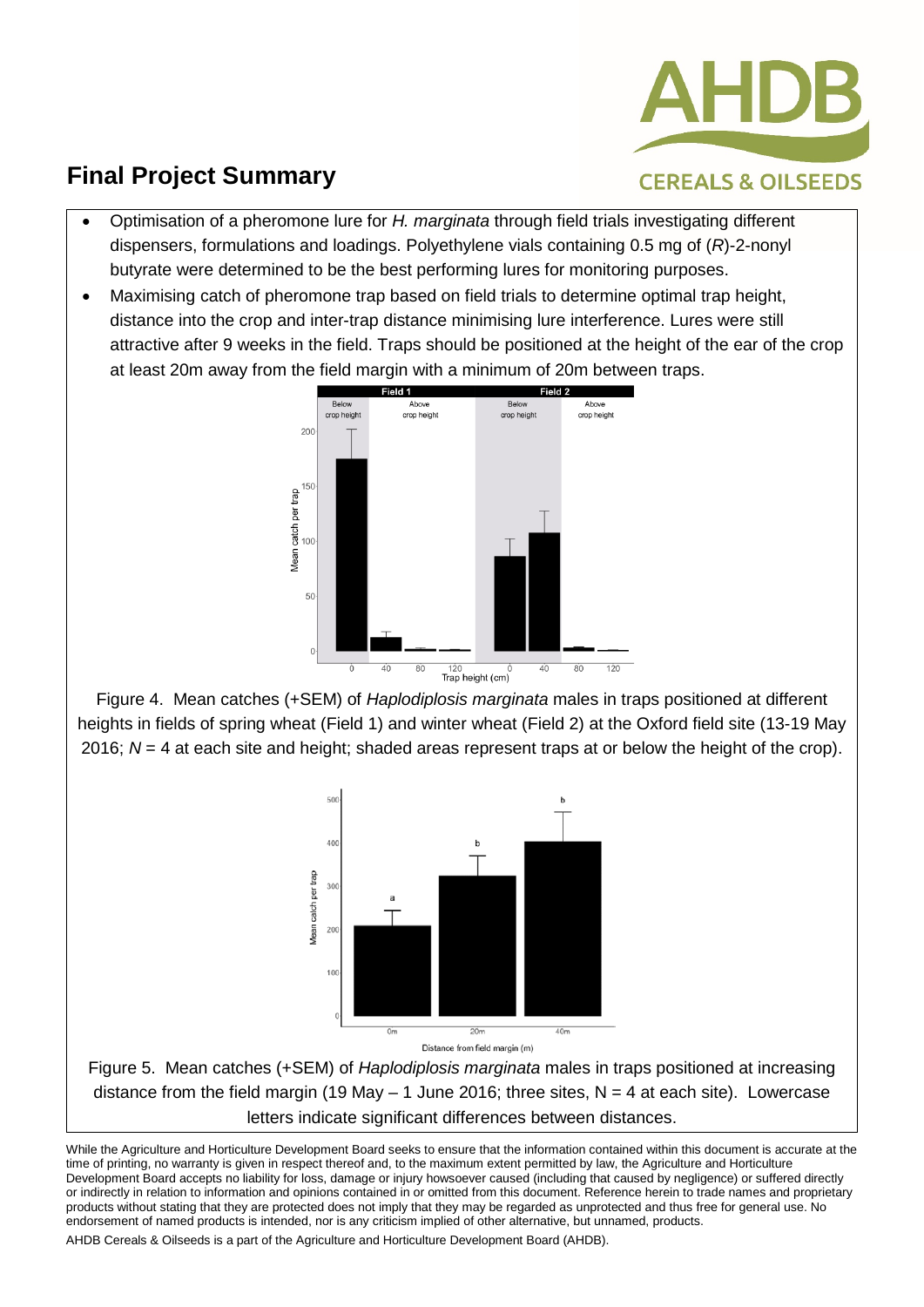

• Development of a PCR-based assay to identify *H. marginata* in the guts of predatory arthropods. Identification of 7 species of beetle that predate on *H. marginata* from a field survey demonstrating the potential of the assay.

*Publications:*

- Rowley, C., Cherrill, A., Leather, S., Nicholls, C., Ellis, S. & Pope, T. (2016) A review of the biology, ecology and control of saddle gall midge, *Haplodiplosis marginata* (Diptera: Cecidomyiidae) with a focus on phenological forecasting. *Annals of Applied Biology*,**169**,167–179.
- Rowley, C., Pope, T.W., Cherrill, A., Leather, S.R., Fernández-Grandon, G.M. & Hall, D.R. (2017) Development and optimisation of a sex pheromone lure for monitoring populations of saddle gall midge, *Haplodiplosis marginata*. *Entomologia Experimentalis et Applicata*, **163**, 82–92.

### **Who will benefit from this project and why?**

Growers and agronomists will benefit from improved monitoring of *H. marginata* as a result of this project. Forecasting models and pheromone traps can be used to determine the start of emergence of this insect and predict further peaks later in the season. Growers can then use this information to make crop inspections to check for the start of egg-laying. This information is also necessary for the correct timing of any chemical controls to reduce the number of unnecessary and ineffective applications. Pheromone traps are effective even with low numbers of individuals and could provide early warning of infestations and encourage greater crop rotation in certain areas. Confirmation of predation on *H. marginata* by predatory arthropods may encourage growers to adopt agricultural practices that are beneficial to these species. These practices will in turn have beneficial consequences for the wider environment.

### **If the challenge has not been specifically met, state why and how this could be overcome**

The impact of population size and consequent galling on crop yield is still unresolved. Assessments of crop damage in this study were not conclusive due to the relatively low levels of infestation in the study years. Further research over several outbreak years in different crops may overcome this, with the added benefit of using standardised pheromone traps to relate trap catch to eventual damage.

#### **How have you benefited from this studentship?**

I have acquired many skills needed to be an independent researcher and am confident in my ability to produce high quality research. I have learned a great deal about the agricultural sector and how the study of entomology can have benefits for both the industry and the wider agri-environment.

| <b>Lead partner</b>        |                                                      |
|----------------------------|------------------------------------------------------|
| <b>Scientific partners</b> | Natural Resources Institute, University of Greenwich |
| <b>Industry partners</b>   | <b>ADAS</b>                                          |
| <b>Government sponsor</b>  |                                                      |

While the Agriculture and Horticulture Development Board seeks to ensure that the information contained within this document is accurate at the time of printing, no warranty is given in respect thereof and, to the maximum extent permitted by law, the Agriculture and Horticulture Development Board accepts no liability for loss, damage or injury howsoever caused (including that caused by negligence) or suffered directly or indirectly in relation to information and opinions contained in or omitted from this document. Reference herein to trade names and proprietary products without stating that they are protected does not imply that they may be regarded as unprotected and thus free for general use. No endorsement of named products is intended, nor is any criticism implied of other alternative, but unnamed, products.